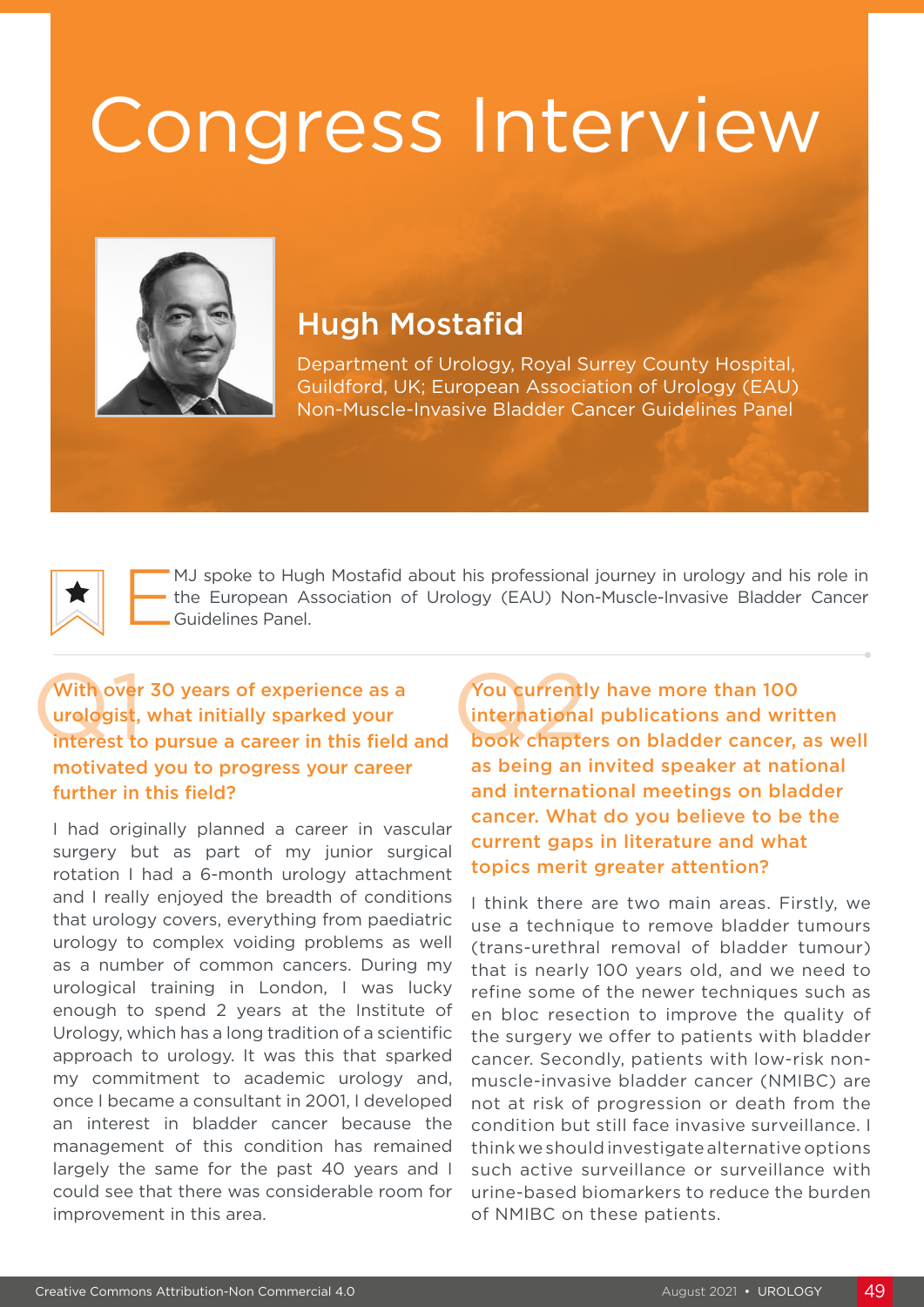The Royal Surrey County Hospital, Guildford, UK, is one of the few The Royal Surrey County Hospital,<br>Guildford, UK, is one of the few<br>institutions performing robotic-assisted radical bladder cancer surgery in the UK. What do you think other university hospitals could learn from the approach taken at your current institution?

I think the most important lesson is to adopt a team-based approach. Robotic cystectomy requires a large, dedicated team in order to offer a high-volume service. This, in turn, is critical in terms of offering a timely service for referred patients, improving outcomes, and finally adequate training opportunities. It is not sufficient simply to do a few robotic cystectomies because your institution already has a robot, e.g., for radical prostatectomy.

You are a member of the European Association of Urology (EAU) guidelines panel on the NMIBC. Could you please explain what this position entails and how it contributes to the success of the EAU Society? You are a me<br>Association<br>panel on the

> *"I think the undoubted advantage of a virtual congress has been to widen the field of abstract submissions and improve the scientific quality."*

The EAU NMIBC guidelines panel is one of a large number of guideline panels under the auspices of the EAU Guidelines Office. Each of these panels is responsible for critically appraising new evidence in their field and using this information to produce high quality recommendations. The EAU NMIBC guidelines panel is very active not only in drawing up guidelines on NMIBC but also in carrying out multinational collaborations and systematic reviews in area of NMICB where there is an unmet need. I think it is clear when speaking to urologists from around the world that the EAU is highly respected, particularly as a result of the EAU Guidelines initiative and this is reflected by their adoption by many national urological societies around the world.

The mission of the EAU society is to "raise the level of urological care throughout Europe and beyond." What is one of the biggest challenges for the EAU in their goal to promote the highest standard of practices in urology in order to benefit patients? The mission<br>to "raise the<br>throughout

I think the subjects that come up regularly are variations in practice and non-adherence to guidelines. The reasons for this are complex and varied such as a lack of resources but there are other reasons that are poorly understood. A better understanding of these factors would undoubtedly result in improved outcomes for patients.

This year's EAU meeting was carried out online due to the on-going COVID-19 pandemic. What do you believe to be the advantages and disadvantages of a virtual congress? This year's E<br>
online due to<br>
pandemic. W

Apart from the obvious benefit of reducing carbon footprint, I think the undoubted advantage of a virtual congress has been to widen the field of abstract submissions and improve the scientific quality. I chaired a poster session with presenters from Taiwan to Houston over 12 times zones. Many of these researchers would not have been able to present in person. On the other hand, it is repeatedly said that video technology cannot fully replicate the interactions that one gets from a live meeting and there is no doubt that some of the discussions that take place outside of the sessions themselves are incredibly useful to develop research ideas.

There was a session in the EAU congress this year titled 'Telemedicine in urology'. What impact has the COVID-19 pandemic had on the wellbeing of healthcare professionals in urology. How have you and your team adapted during this time in order to provide highest standard of practices in urology to benefit patients? There was a<br>this year title<br>urology'. W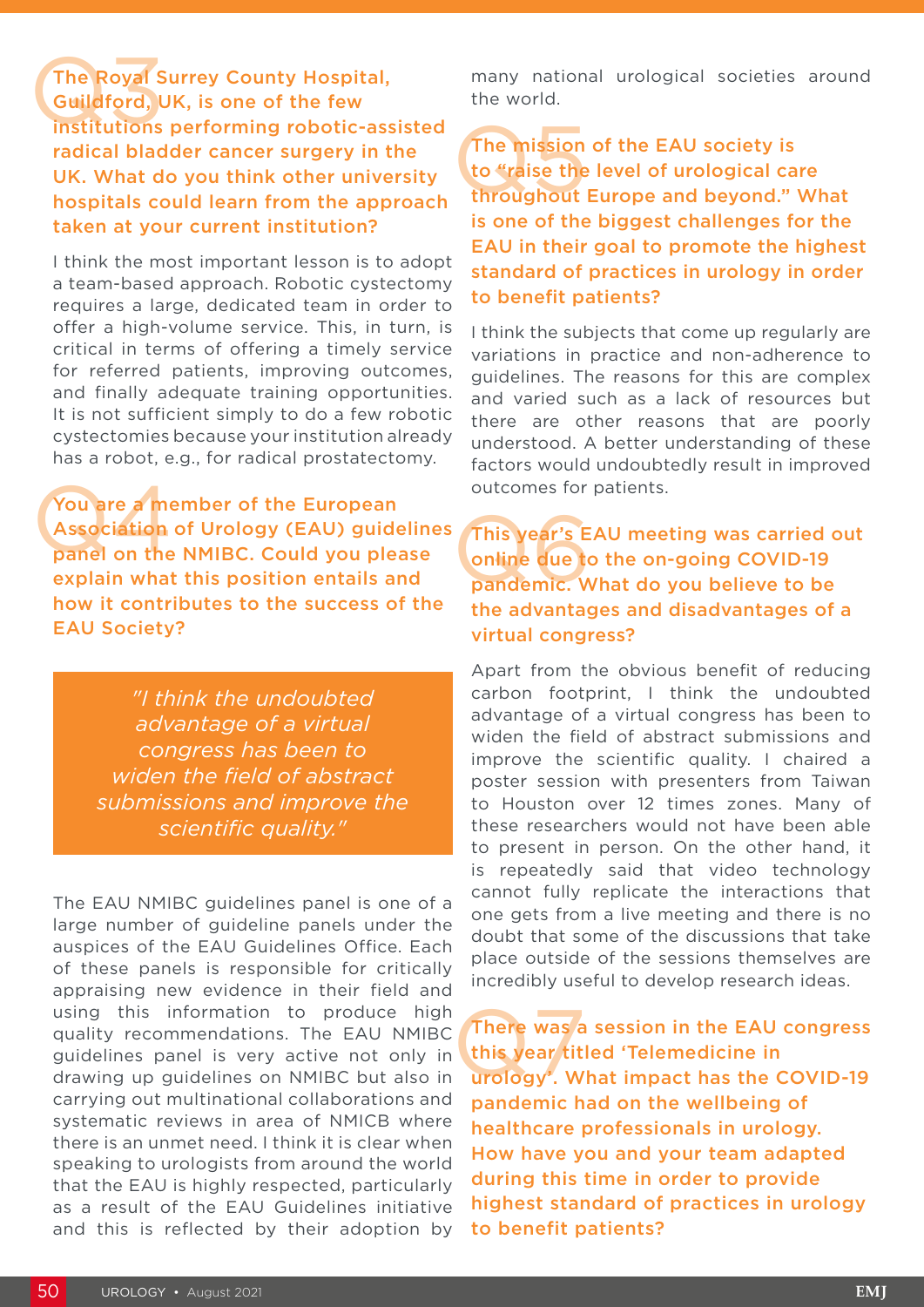

Fortunately, urology was not in the 'frontline' of the hospital treatment of patients with COVID-19, so we were probably less directly affected than colleagues in other specialities. On the other hand, we do have a high proportion of patients with cancer in urology and trying to maintain our cancer workload has been very challenging. In bladder cancer, the main challenge has been for all patients to receive treatment in a timely manner. One change that has helped has been the increasing use of telephone and video clinics, which has freed up time and space within the department to the benefit of patients with cancer.

You were the chief investigator for the CALIBER trial, in the recently published study entitled 'CALIBER: a phase II randomized feasibility trial of chemoablation with mitomycin-C vs surgical management in low-risk nonmuscle-invasive bladder cancer'. Could you please highlight to our readers the principal findings and wider relevance of this study? The CALIBER trial, in the recently<br>published study entitled 'CALIBER: a

The principal findings of the CALIBER trial were that patients with recurrent NMIBC who received 4 instillations of mitomycin tolerated this extremely well and had a 48% complete response rate to this drug saving them the need for surgery. We also found that the surgery-only 'control' arm had a 20% recurrence rate at 3 months, a far higher rate than was previously assumed. Overall, the results point to a potential role of neoadjuvant intravesical chemotherapy prior to transurethral removal of bladder tumour rather than afterwards, as is currently the case.

As founder member and past Chair of Action on Bladder Cancer (ABC) UK, a charity that was set up to raise funds for bladder cancer research and improve patient outcomes in the UK, how much of an impact do you believe this organisation has, both directly on urologists and indirectly on patients?

Cancer charities have an important role in terms of raising public awareness, fundraising, and supporting research. Prior to